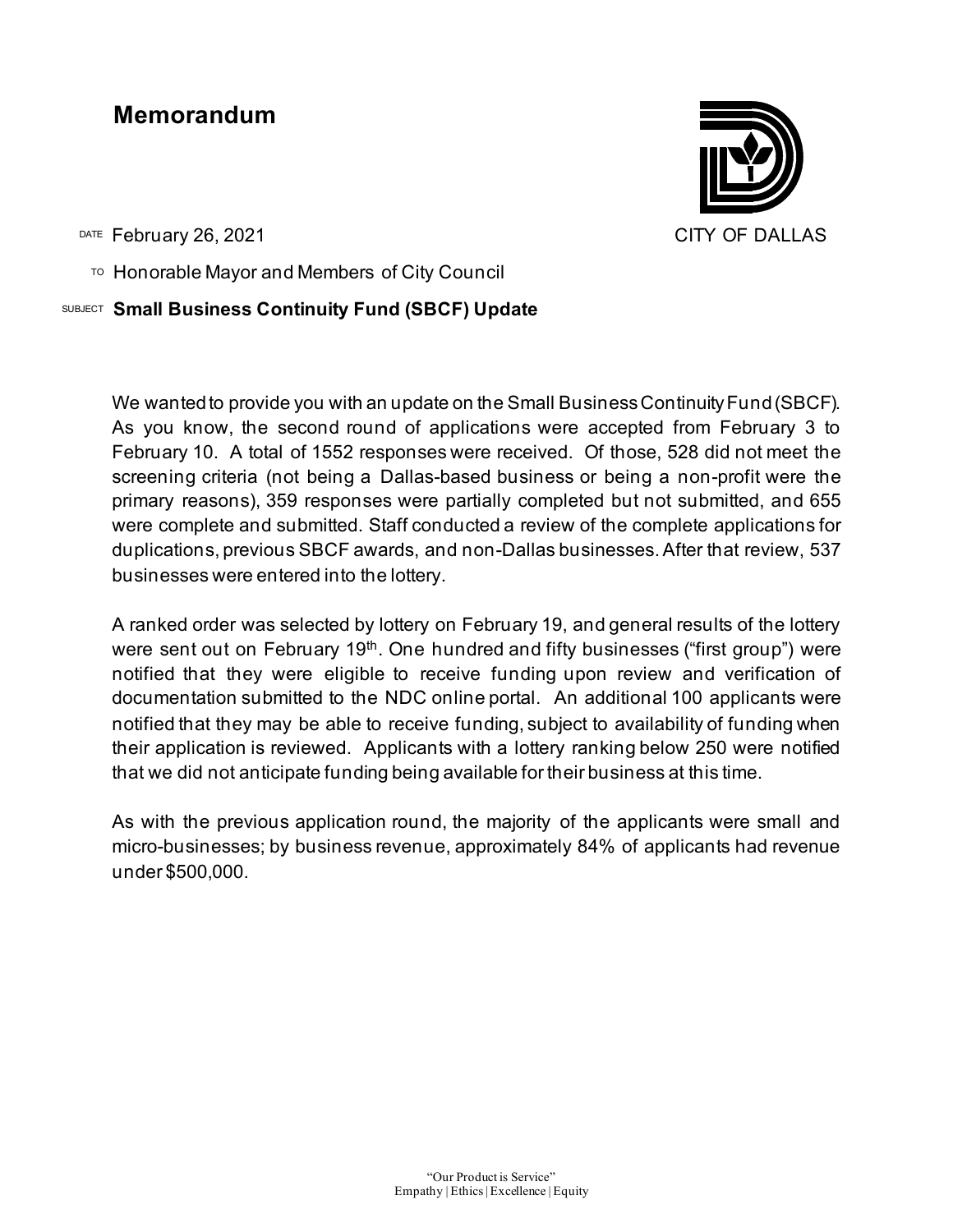## February 26, 2021 SBCF Follow-up



## Council district information for the first group versus the overall applicants follows.



Demographic information for the applicants is below. Applicants could select more than one category.